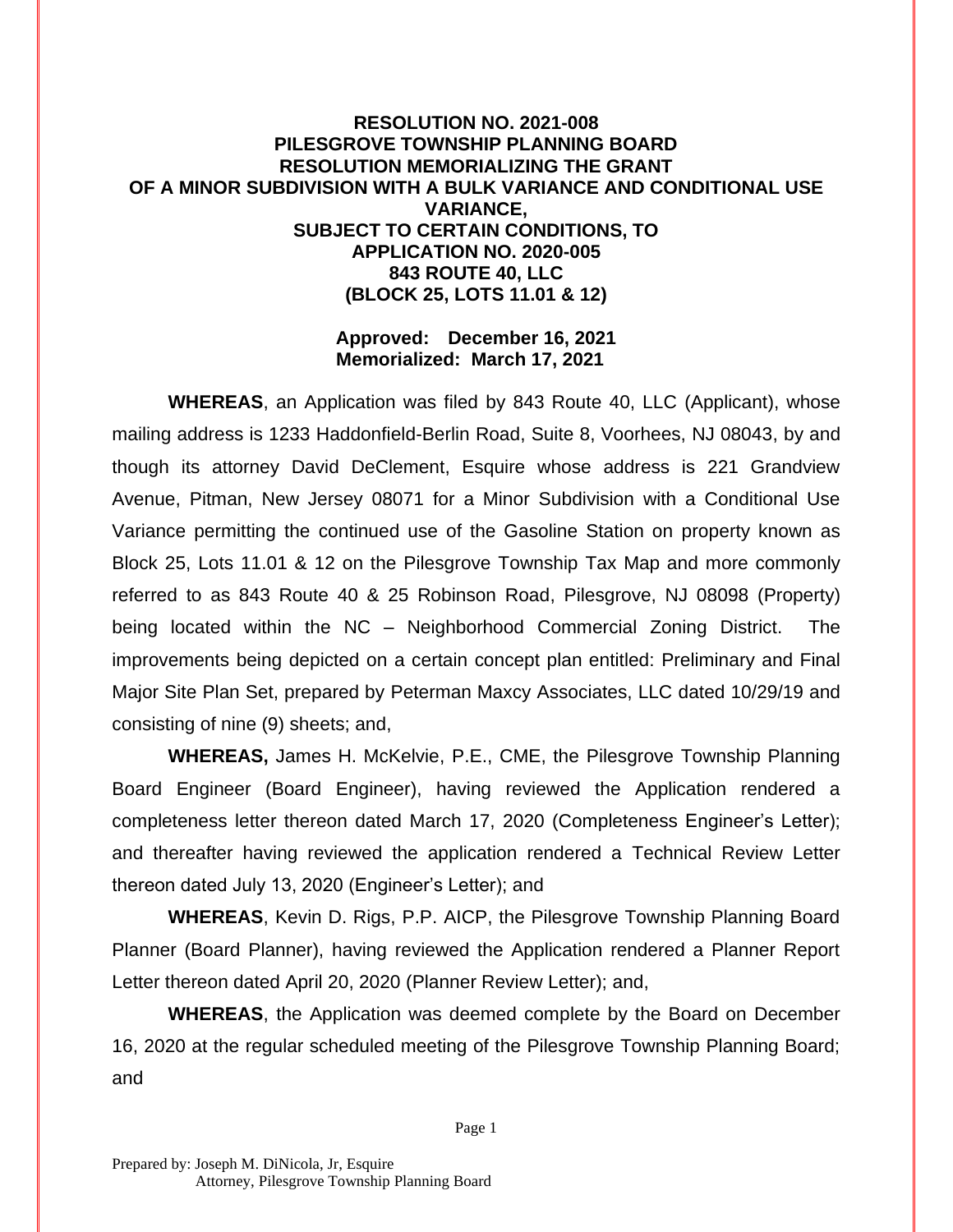**WHEREAS**, notice to the public was required in accordance with the Township Ordinance and the Municipal Land Use Law (MLUL); and

**WHEREAS,** there is currently a pandemic caused by the novel virus COVID-19 which has caused the Governor of the State of New Jersey to issue various quarantine executive orders; and

**WHEREAS**, a result of these orders public gatherings is not permitted at the time this meeting was held, as such the Planning Board meeting was required to be conducted virtually.

**WHEREAS**, the Planning Board through the excellent work of the Secretary coordinated a virtual meeting through the program, Go To Meeting; and

**WHEREAS**, the Planning Board issued its own notice to the public prior to the meeting that the meeting would be held virtually with the instructions of how to call into the meeting; and

**WHEREAS,** additionally, the Applicant provided notice to the public in accordance with the applicable MLUL and Township Ordinance informing them that the meeting would be held virtually along with providing instructions on how to call in.

**WHEREAS**, the Application was posted on the Township website for review and use by interested public; and

**WHEREAS,** the Board determined it had jurisdiction to hear the Application and proceeded with a public hearing on the Application at the regular meeting of the Pilesgrove Township Planning Board, convened on December 16, 2020; and

**WHEREAS,** the Board heard testimony from a representative of the applicant, Brian S. Peterman, PE, CME, engineer for the Applicant and representations made by David DeClement, Esquire, attorney for Applicant; and

**WHEREAS**, after hearing the above testimony and representation, the Board made the following findings of fact:

- 1. The property is in an NC Neighborhood Commercial Zoning District as designated on the Township Zoning Map.
- 2. The concerned properties are Block 25, Lots 11.01 & 12.
- 3. Lot 12 consist of 0.49 acres in size and contains a Sunoco Service Station, including a one (1) story building, fuel pumps with a canopy, parking area and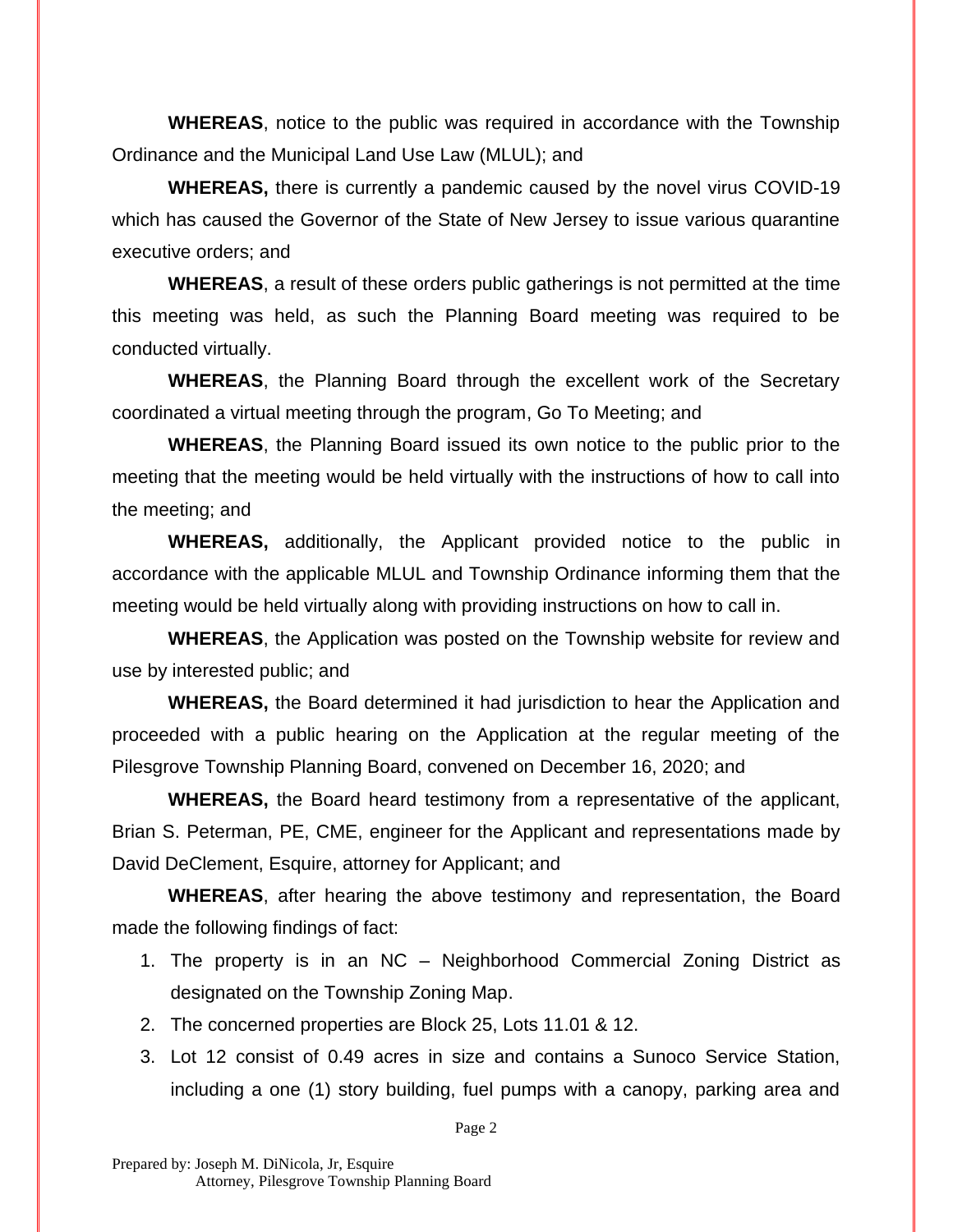fuel tanks.

- 4. Lot 12 has two (2) entrances to the property from Harding Highway, US Route 40 and one (1) entrance from Kings Highway, County Route 620.
- 5. Lot 11.02 consist of 2.32 acres in size and contains a former bank building, parking area, an entrance to the property from Harding Highway, US Route 40 and Robinson Road and a bituminous drive aisle providing access from Kings Highway, County Route 620 to the rear of the Sunoco Service Station.
- 6. While the Applicant initially requested a Lot line adjustment between the two lots, a conditional use variance and a preliminary and major site plan for the addition of a new diesel fuel island, the applicant decided to only move forward with the lot line adjustment (minor subdivision) and the conditional use variance for the pre-existing gasoline station.
- 7. As it relates to the minor subdivision the Applicant is proposing to adjust the lot line of Lots 11.01 and 12 such that Lot 12 is enlarged to 1.46 acres and Lot 11.01 is reduced to 1.35 acres.
- 8. The lot line adjustment as proposed creates the need for a bulk variance on Lot 11.01 for the parking lot now being less than 10 ft from the property line. Section 145-20F(6) requires that the first ten (10) feet from the property line be planted and maintained as lawn area or ground cover and landscaped with evergreen shrubbery.
- 9. As it relates to said Bulk Variance the Applicant testified to the following:
	- a. **Positive:** The purpose of the MLUL would be advanced by this deviation from the zoning ordinance and the benefits from this deviation outweigh any detriment to the public good.
	- b. **Negative:** The proposed parking lot being 10 ft from the property line, as proposed, would not be a substantial detriment to the public good and it will not substantially impair the intent and purpose of the zone plan or ordinance.
- 10. As it relates to the existing use of a Gasoline Station (Service Station as defined in Section 145-8 of the Township Zoning Ordinance), such use is an approved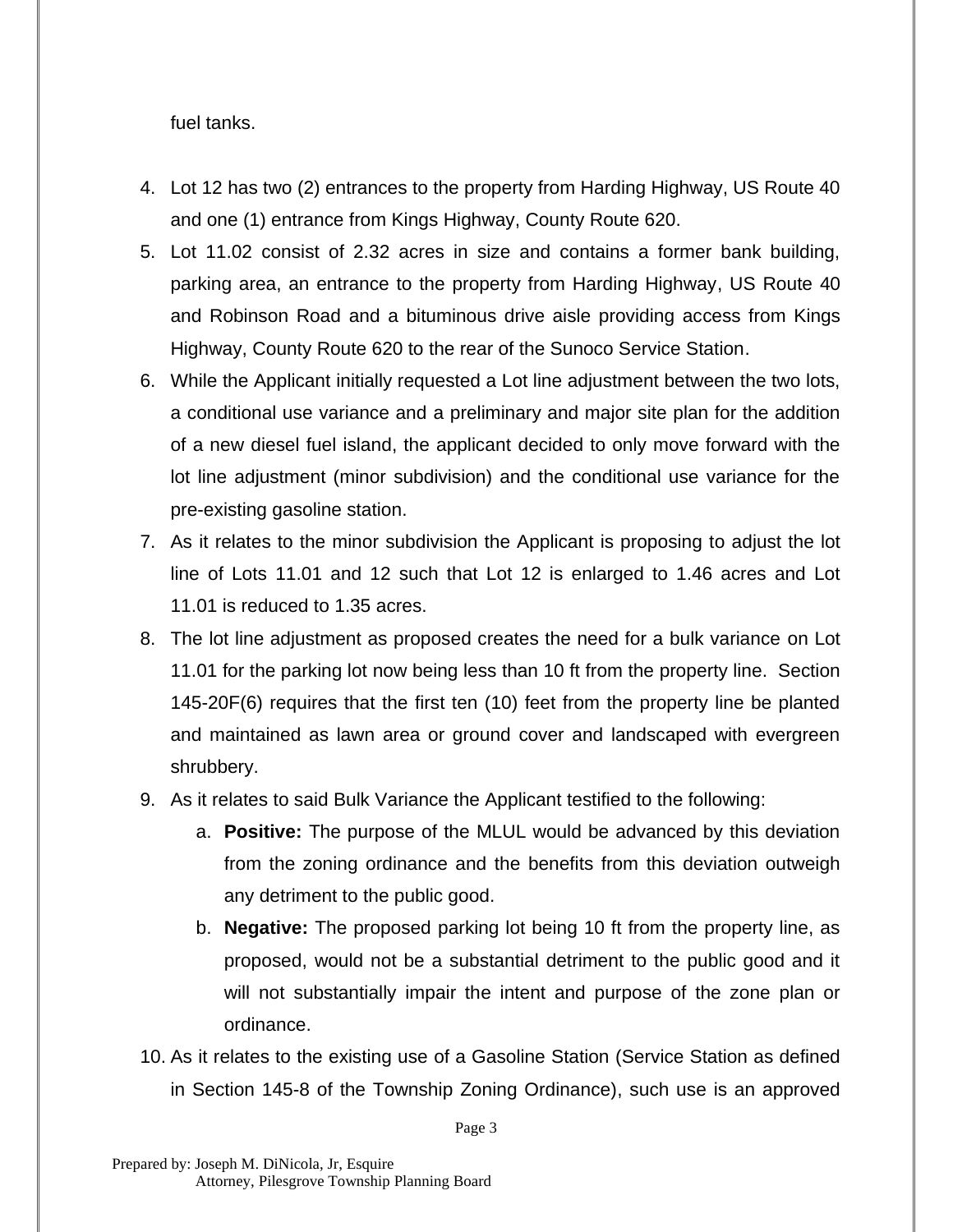conditional use in the concerned zoning district, subject to a number of conditions.

- 11. While the use is pre-existing, the addition of the new land requires the approval of the continued use as a Service Station, as proposed.
- 12. Section 145-39.K of the Township Zoning Ordinance provides for the various conditions that must be met for the approval of the Service Station as a conditional use.
- 13. As a result of the proposed continued use of the Service Station not meeting all of the conditional use requirements the Applicant needs a conditional use variance approval (d(3) use variance) for continued Service Station use, as proposed.
- 14. For the granting of the D3 Conditional Use Variance the Applicant must show:
	- a. **Positive Criteria**: The development of the site is particularly suited for the proposed use.
	- b. **Negative Criteria**: The Conditional Use Variance cannot be granted without showing that such a variance can be granted without substantial detriment to the public good and will not substantially impair the intent and purpose of the Zoning Ordinance.
- 15. As it relates to the Conditional Use Variance requested together with the Applicant's submission, the Applicant testified to the following regarding the Positive and Negative Criteria:
	- a. **Positive Criteria**: The Applicant testified that the Service Station is particularly suited for the property as it is a pre-existing use.
	- b. **Negative Criteria**: The proposed use can be granted without substantial detriment to the public good as it is a pre-existing use. Additionally, it will not impair the intent and purpose of the Zoning Ordinance.
- 16. No member of the public appeared and spoke on the Application.
- 17. The Board Next reviewed the Engineer Review Letter and Planner Review Letter. The Applicant agreed to comply with all the comments and requirements contained in the letters, subject to the engineer's and planner's approval.

Page 4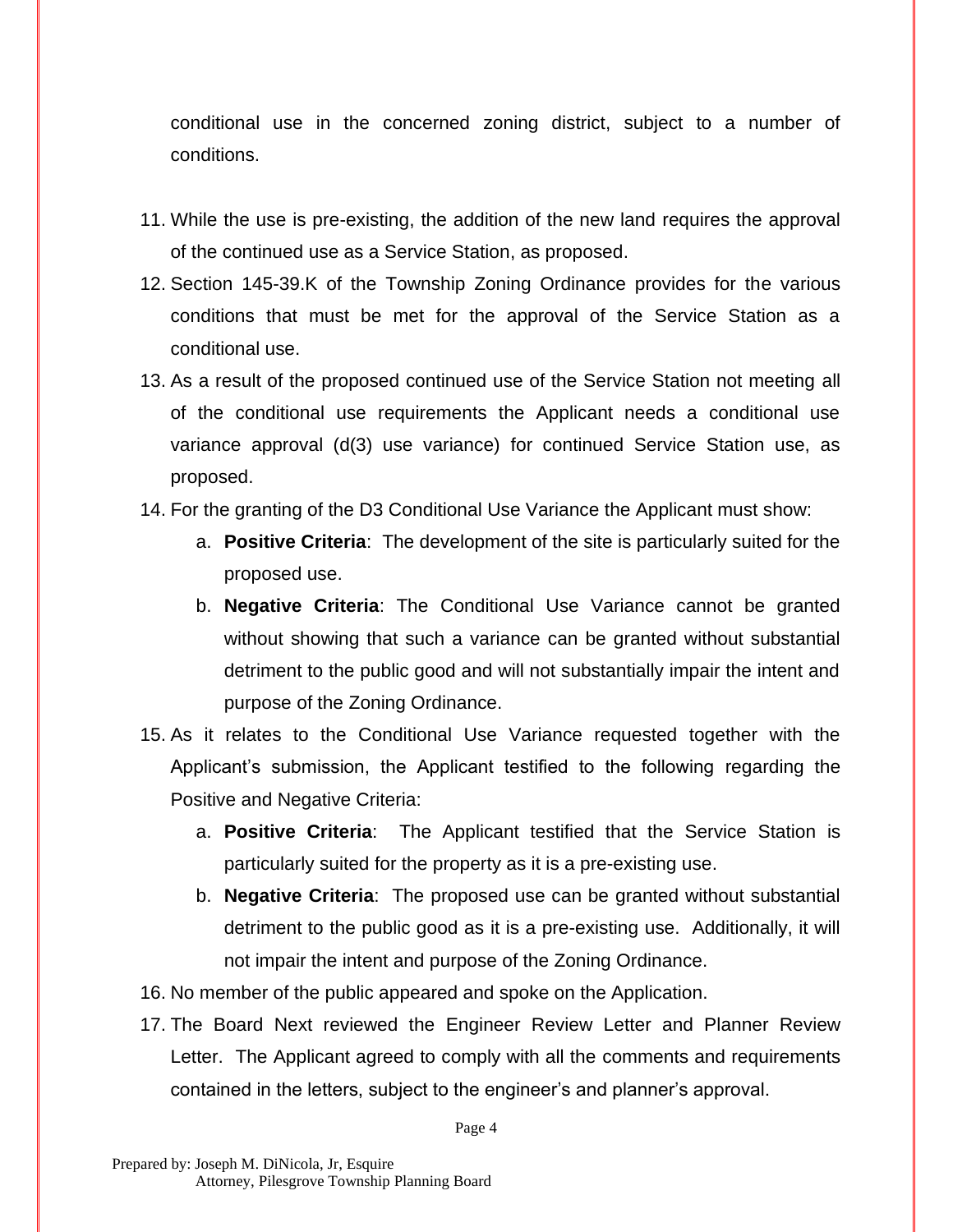**BE IT THEREFORE RESOLVED** on this \_\_\_\_\_ day of \_\_\_\_\_\_\_\_\_\_\_\_, 2021 by the Pilesgrove Township Planning Board, the Minor Subdivision, Bulk Variance and Conditional Use Variance and waivers as further depicted on the plans submitted is granted, and is subject to the following conditions:

1. The Applicant must return to the Planning Board for Site Plan Approval.

2. Payment of any and all required fees which are due or may become due to the Township within seven (7) day notice thereof, including but not limited to, settlement of any outstanding review escrow accounts.

3. The minor subdivision shall be filed by deeds in the Office of the Clerk of Salem County. The deeds shall be approved by the Board solicitor and shall contain legal descriptions that have been approved by the Board Engineer. The deeds shall be recorded not later than 190 days from the date of the adoption of the within resolution.

4. Any and all conditions of approval detailed in the technical engineer's and planner's review letter, subject to the planner's and engineer's approval.

5. Obtaining any and all other approvals for the proposed revisions that may be required by any governmental/regulatory body including, but not limited to, the New Jersey Department of Environmental Protection pursuant to the Freshwater Wetlands Act, the Salem County Planning Board and/or the Salem County Soil Conservation District, New Jersey Department of Transportation, etc. Applicant's engineer shall certify that said approvals have been received.

**BE IT FURTHER RESOLVED**, that in the event the above conditions are not satisfied within two (2) years from the date of the grant of approval, the relief granted herein shall be denied retroactively to said approval date.

**BE IT FINALLY RESOLVED** that the Applicant is hereby placed on notice that:

1. If he or his successors intend or desire to engage in a regulated activity upon the property as defined in N.J.S.A. 13:9B-3; and, if required, a Freshwater Wetlands Permit or exemption therefrom must be obtained.

Page 5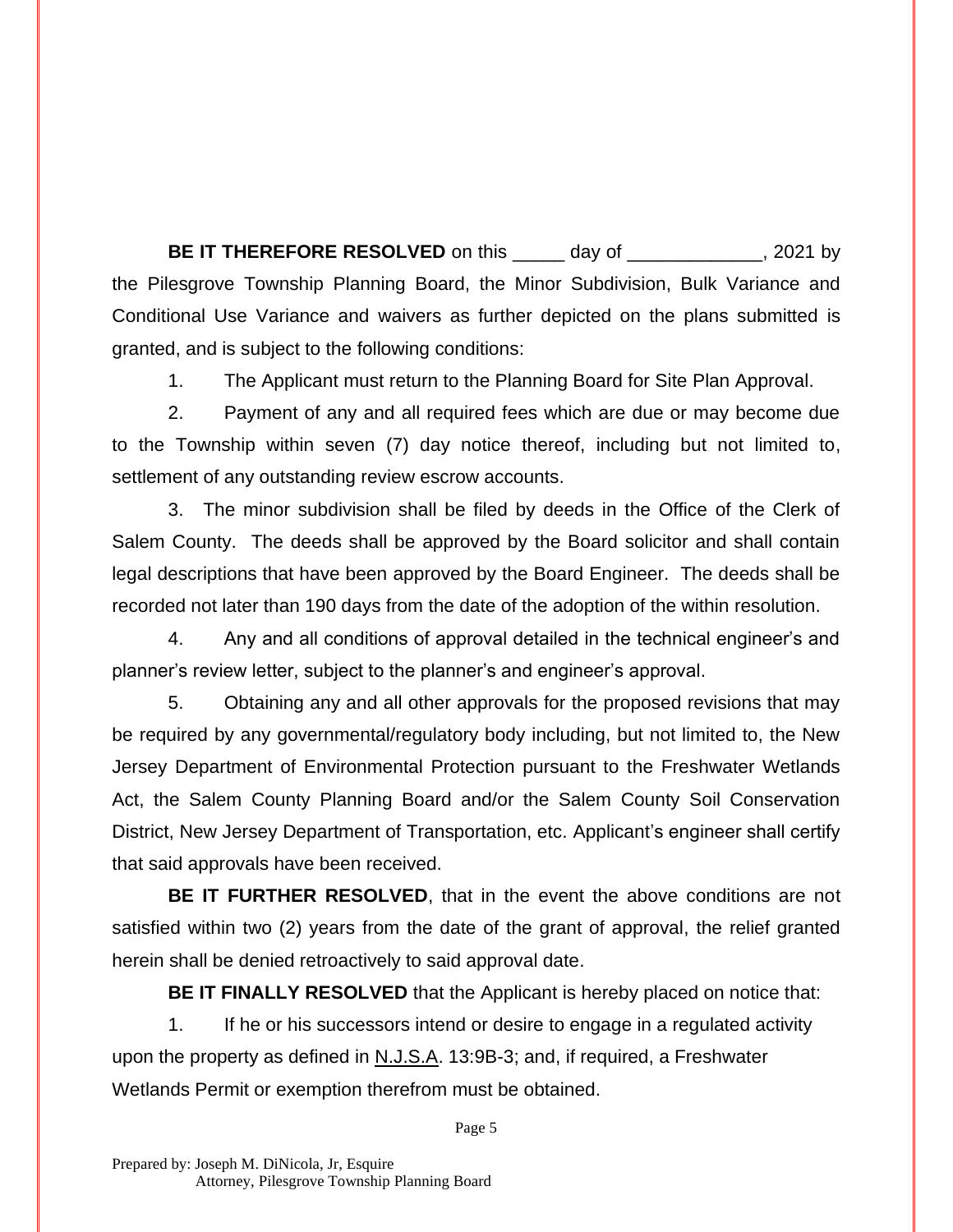2. Applicant shall comply with all representations made during the course of the hearing and in all filed documents.

3. Applicant shall indemnify and hold the Board harmless from any claim of any kind which may be made as a result of any deficiency in the Application, including any challenges to the notice requirements of the MLUL and Township Ordinance.

4. Any additional site improvements or modifications to the approved plan require approval from the Pilesgrove Planning Board.

## **PILESGROVE TOWNSHIP PLANNING BOARD**

**BY:** 

**JEFFREY STRING, Chairperson**

**ATTEST:**

**RITA SHADE, Secretary**

**\_\_\_\_\_\_\_\_\_\_\_\_\_\_\_\_\_\_\_\_\_\_\_\_\_\_\_\_\_\_\_**